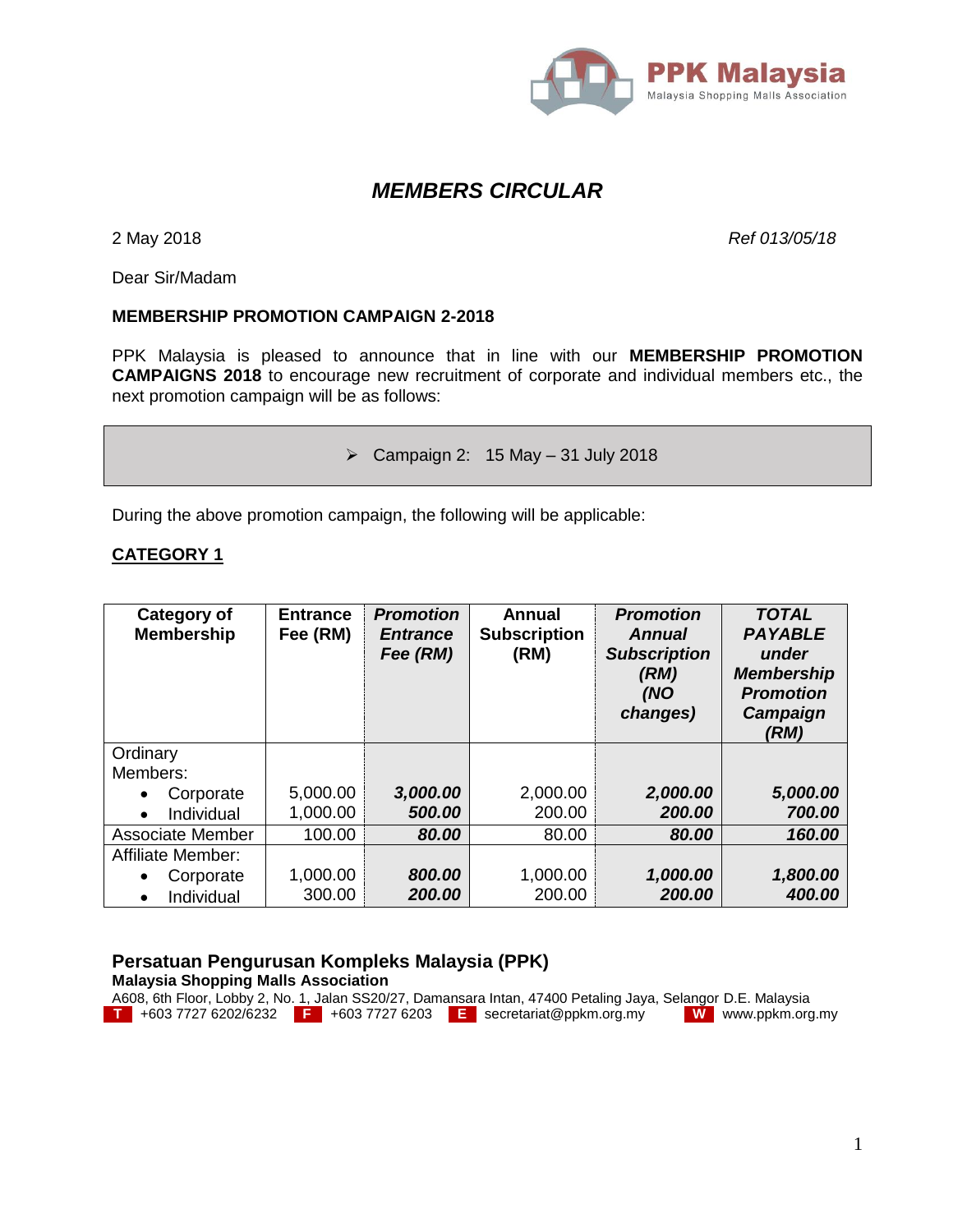## **CATEGORY 2**

There will also be a **SPECIAL Promotion for corporate memberships** as follows:

 $\triangleright$  existing corporate members who currently have more than one (1) membership may include additional shopping centres/buildings as new members by only paying an entrance fee of RM2,500.00 plus the Annual Subscription Fee of RM2,000.00 (**total payment: RM4,500.00)**

## **CATEGORY 3**

In addition, a **SPECIAL Promotion for individual membership** will be as follows:

 $\triangleright$  personnel who are currently employed by existing corporate members of the Association can now join as individual members and have the entrance fee *WAIVED.* Just pay the Annual Subscription Fee of RM200.00 (**total payment:RM200.00)**

#### **INCENTIVE**

**ALL current members are encouraged to inform their colleagues and/or associates of the above promotion campaigns as PPK Malaysia will offer to individuals (only) who are recommending the new applicant, an incentive payment amounting to 10% of the entrance fee paid, subject to approval of the membership application.**

Please be reminded that personnel who wish to undertake the full programme of our Certification Courses in Shopping Mall Management comprising Parts 1, 2 and 3 and become CERTIFIED MANAGERS upon qualification are required to become and remain current Individual Members.

Interested personnel are requested to submit their application forms *together* with a \*crossed cheque payable to "*PERSATUAN PENGURUSAN KOMPLEKS MALAYSIA (PPK)* " to reach us **on or before 5.00 p.m. on the last day of the abovementioned period** and/or call our Secretariat at Tel: 03-7727 6202 for further information.

Thank you.

Yours faithfully **PERSATUAN PENGURUSAN KOMPLEKS MALAYSIA (PPK)** 

**TAN SRI DATO TEO CHIANG KOK** President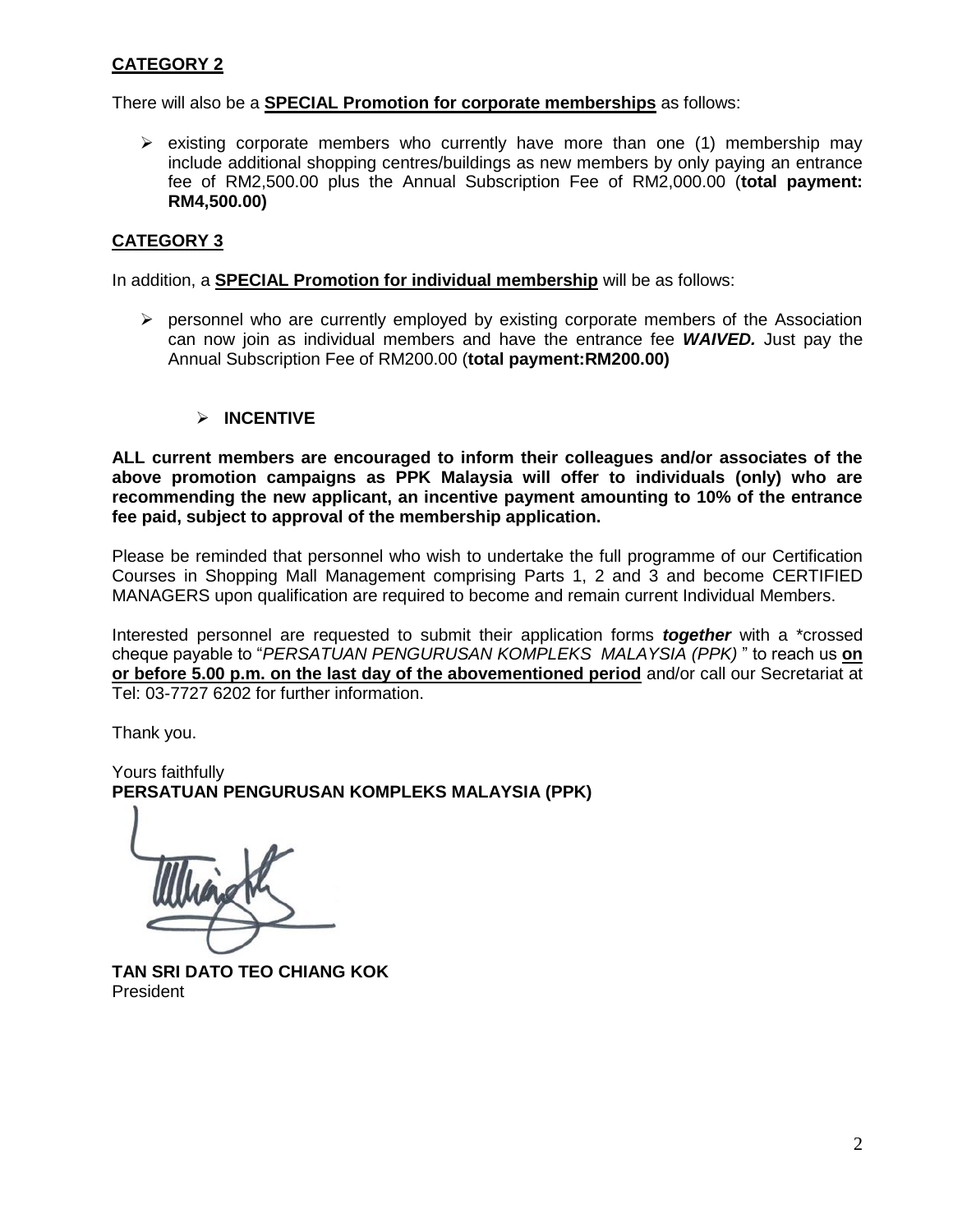

## **MEMBERSHIP APPLICATION FORM**

|                                                          | <b>Category of</b><br>Membership*         |                     |                        |  |  |  |  |
|----------------------------------------------------------|-------------------------------------------|---------------------|------------------------|--|--|--|--|
|                                                          | Entrance                                  | Annual              | <b>Total</b>           |  |  |  |  |
| Fee                                                      |                                           | Subscription        |                        |  |  |  |  |
| Corporate                                                | RM 5,000.00                               | RM 2,000.00         | RM 7,000.00            |  |  |  |  |
| Individual                                               | RM 1,000.00                               | RM 200.00           | RM 1,200.00            |  |  |  |  |
| Associate                                                | <b>RM</b><br>100.00                       | 80.00<br><b>RM</b>  | 180.00<br><b>RM</b>    |  |  |  |  |
| Affiliate (Individual)                                   | 300.00<br><b>RM</b>                       | <b>RM</b><br>200.00 | 500.00<br><b>RM</b>    |  |  |  |  |
| Affiliate (Corporate)                                    | RM 1,000.00                               | RM 1,000.00         | RM 2,000.00            |  |  |  |  |
| <b>CORPORATE MEMBERSHIP</b>                              |                                           |                     |                        |  |  |  |  |
| Name of Company:                                         |                                           |                     |                        |  |  |  |  |
| <b>Registered Address:</b>                               |                                           |                     |                        |  |  |  |  |
|                                                          |                                           |                     |                        |  |  |  |  |
|                                                          |                                           |                     |                        |  |  |  |  |
| Date of Incorporation:                                   |                                           |                     |                        |  |  |  |  |
| <b>Correspondence Address:</b>                           |                                           |                     |                        |  |  |  |  |
|                                                          |                                           |                     |                        |  |  |  |  |
|                                                          |                                           |                     |                        |  |  |  |  |
| Name of Building/Mall being represented:                 |                                           |                     |                        |  |  |  |  |
| Website address:                                         |                                           |                     |                        |  |  |  |  |
| Telephone No:                                            | Email:<br>Fax:                            |                     |                        |  |  |  |  |
| Gross Built Up Area<br>(sq.ft.):                         | <b>Nett Lettable Area</b><br>$(sq.fr.)$ : |                     |                        |  |  |  |  |
| Name of Appointed Representative:                        |                                           |                     |                        |  |  |  |  |
| <b>NRIC Number:</b>                                      |                                           |                     |                        |  |  |  |  |
| Date of Birth:                                           |                                           |                     | Place of Birth:        |  |  |  |  |
| Race:                                                    | Sex:                                      |                     |                        |  |  |  |  |
| Nationality:<br><b>Marital Status:</b>                   |                                           |                     |                        |  |  |  |  |
| Office Tel. No:<br>Fax:                                  |                                           |                     |                        |  |  |  |  |
| H/phone No:<br>Email:                                    |                                           |                     |                        |  |  |  |  |
| Designation:                                             |                                           |                     |                        |  |  |  |  |
| Nature of Work:                                          |                                           |                     |                        |  |  |  |  |
| Number of Years With Company:                            |                                           |                     |                        |  |  |  |  |
| Academic Qualification:                                  |                                           |                     |                        |  |  |  |  |
|                                                          |                                           |                     |                        |  |  |  |  |
| Name of Alternate Representative:<br><b>NRIC Number:</b> |                                           |                     |                        |  |  |  |  |
| Date of Birth:<br>Place of Birth:                        |                                           |                     |                        |  |  |  |  |
| Race:<br>Sex:                                            |                                           |                     |                        |  |  |  |  |
| Nationality:                                             |                                           |                     | <b>Marital Status:</b> |  |  |  |  |
| Office Tel. No:                                          |                                           |                     | Fax:                   |  |  |  |  |
| H/phone No:                                              |                                           |                     | Email:                 |  |  |  |  |

Designation: Nature of Work:

Number of Years With Company: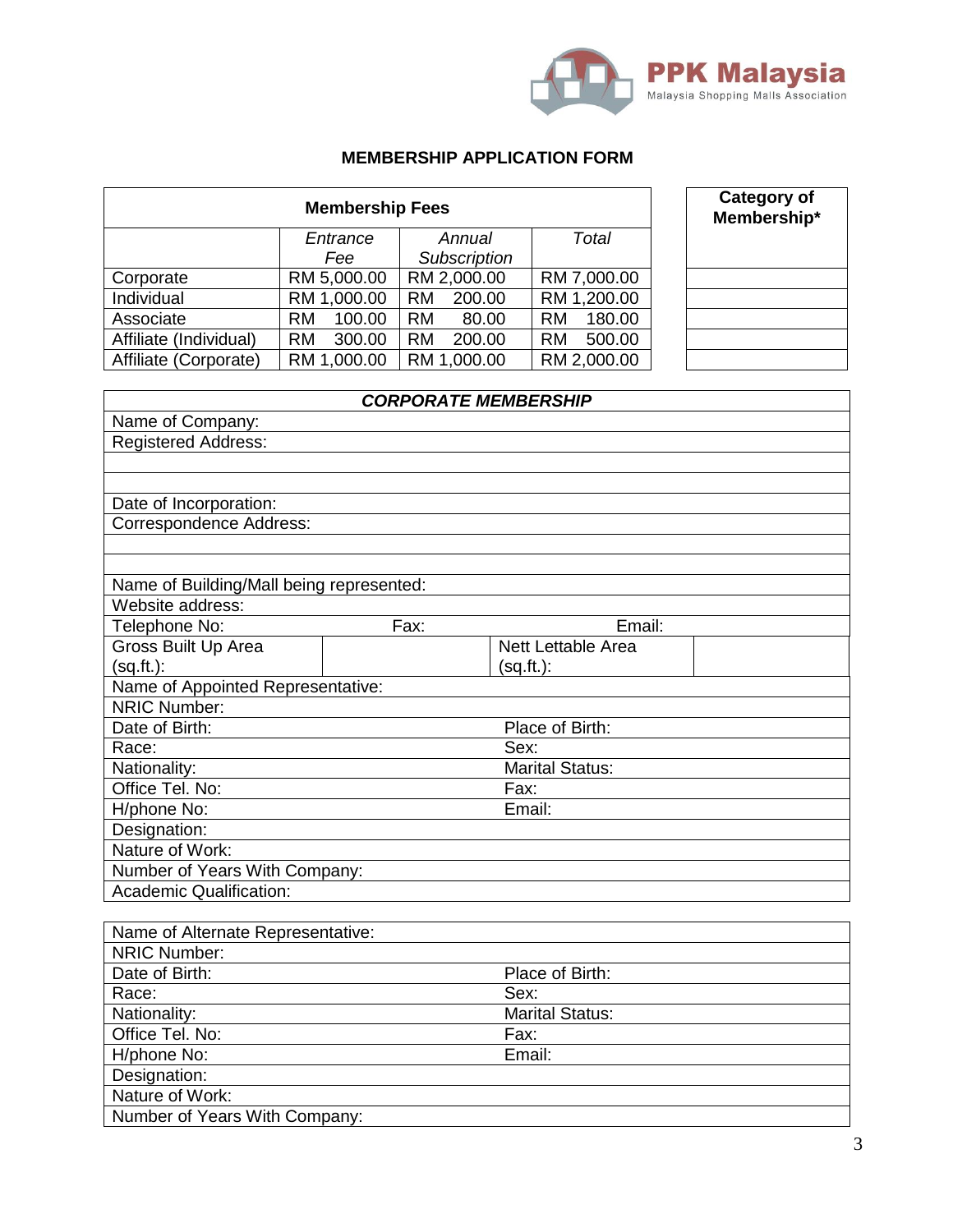| <b>INDIVIDUAL/ASSOCIATE/AFFILIATE MEMBERSHIP*</b> |  |
|---------------------------------------------------|--|
|---------------------------------------------------|--|

| <b>INDIVIDUAL/ASSOCIATE/AFFILIATE MEMBERSHIP*</b>                                              |                        |  |  |  |  |
|------------------------------------------------------------------------------------------------|------------------------|--|--|--|--|
| Name in Full:                                                                                  |                        |  |  |  |  |
| <b>NRIC Number:</b>                                                                            |                        |  |  |  |  |
| Date of Birth:                                                                                 | Place of Birth:        |  |  |  |  |
| Race:                                                                                          | Sex:                   |  |  |  |  |
| Nationality:                                                                                   | <b>Marital Status:</b> |  |  |  |  |
| Correspondence Address:                                                                        |                        |  |  |  |  |
|                                                                                                |                        |  |  |  |  |
| <b>Residential Address:</b>                                                                    |                        |  |  |  |  |
|                                                                                                |                        |  |  |  |  |
| Place of Employment:                                                                           |                        |  |  |  |  |
| <b>Office Address:</b>                                                                         |                        |  |  |  |  |
|                                                                                                |                        |  |  |  |  |
| Office Tel. No:                                                                                | Fax:                   |  |  |  |  |
| H/phone No:                                                                                    | Email:                 |  |  |  |  |
| Designation:                                                                                   |                        |  |  |  |  |
| Nature of Work:                                                                                |                        |  |  |  |  |
| Number of Years With Present Employer:                                                         |                        |  |  |  |  |
| Previous Employer(s):                                                                          |                        |  |  |  |  |
| a)                                                                                             |                        |  |  |  |  |
| Period:                                                                                        | Designation:           |  |  |  |  |
| b)                                                                                             |                        |  |  |  |  |
| Period:                                                                                        | Designation:           |  |  |  |  |
| <b>Academic Qualifications:</b>                                                                |                        |  |  |  |  |
| Tertiary/Professional:                                                                         |                        |  |  |  |  |
|                                                                                                |                        |  |  |  |  |
| We/I confirm that the above information is true and accurate and hereby abide by the Rules and |                        |  |  |  |  |
| Constitution of PPK Malaysia.                                                                  |                        |  |  |  |  |
| Enclosed herewith is our cheque no: for the sum of RM payable to                               |                        |  |  |  |  |
| Persatuan Pengurusan Kompleks Malaysia (PPK) for the entrance and subscription fees for        |                        |  |  |  |  |
| Year:                                                                                          |                        |  |  |  |  |
|                                                                                                |                        |  |  |  |  |
|                                                                                                |                        |  |  |  |  |
|                                                                                                |                        |  |  |  |  |
|                                                                                                |                        |  |  |  |  |
| Authorised Signatory of Corporate Representative/Individual*                                   |                        |  |  |  |  |
|                                                                                                |                        |  |  |  |  |
|                                                                                                |                        |  |  |  |  |
| Name & Designation                                                                             | Company's Stamp        |  |  |  |  |
| <b>RECOMMENDED BY:</b>                                                                         |                        |  |  |  |  |
|                                                                                                |                        |  |  |  |  |
|                                                                                                |                        |  |  |  |  |
|                                                                                                |                        |  |  |  |  |
| Contact details:                                                                               |                        |  |  |  |  |
|                                                                                                |                        |  |  |  |  |
|                                                                                                |                        |  |  |  |  |
| <b>For Official Use</b>                                                                        |                        |  |  |  |  |
| Date Received:                                                                                 |                        |  |  |  |  |
| Remarks:                                                                                       |                        |  |  |  |  |
|                                                                                                |                        |  |  |  |  |
| Date of Approval of Membership/Membership No:                                                  |                        |  |  |  |  |
| Checked by:                                                                                    |                        |  |  |  |  |
| * Please indicate where applicable                                                             |                        |  |  |  |  |

4